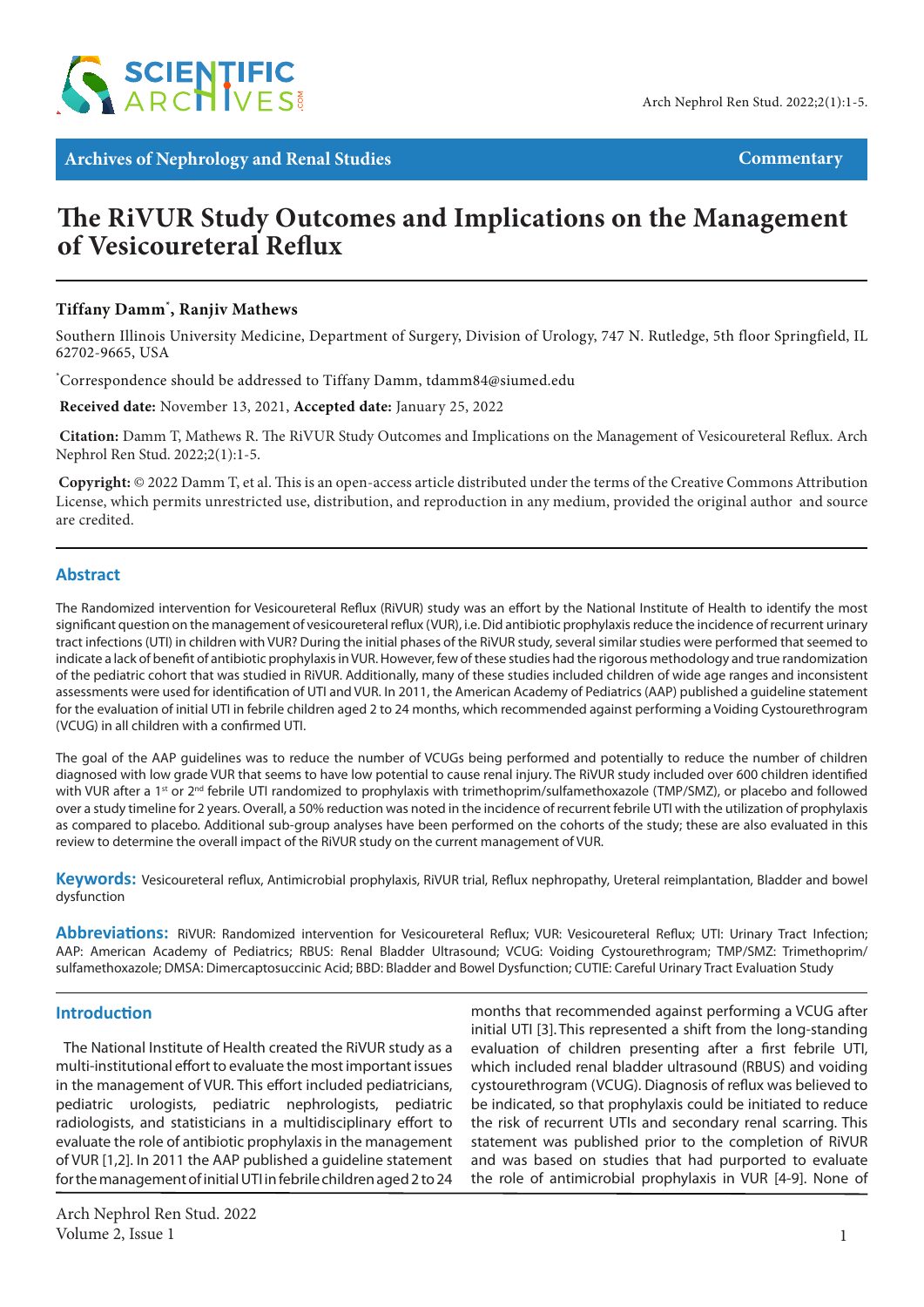these studies employed the rigorous enrollment guidelines, age limitations, or other study parameters that underpinned RiVUR, making their data open to significant debate.

The standard management of vesicoureteral reflux has been controversial and the notion that VUR should be identified and treated to prevent renal scarring has been challenged [4,5]. Prior studies had suggested that recurrent infections in children with VUR were uncommon, especially in those with low grade VUR, and renal scarring was also noted to be uncommon [5,6]. The AAP guidelines therefore recommended that RBUS should be performed routinely for children with UTI and that VCUG was indicated only in those patients that had an abnormal RBUS [3]. RBUS has not been shown to be a good predictor for the presence of non-dilating VUR [10,11]. A logistical regression predictive model with RBUS findings for the detection of any VUR, was found to have a sensitivity of 86.3%, a specificity of 24.7% and a positive predictive value of 53.7% [10]. Sixty-two percent of children with a normal ultrasound after initial UTI in one study had grade 3 or higher VUR [11]. The rationale and results from the RiVUR trial are revisited in this review. In addition, a PubMed search was performed for any studies that utilized RiVUR participants for analysis.

# **Outcomes and Implications**

#### **Rationale and methods for the RiVUR trial**

Randomized intervention for Vesicoureteral Reflux was a double-blind, randomized, placebo-controlled trial that enrolled for two years and randomized 609 participants aged 2 to 72 months of age who had a febrile UTI or symptomatic UTI and were concurrently diagnosed with VUR. The age range selected represented children who were most likely to have UTI in the context of VUR; in some studies, VUR was noted to be present in up to 30% of children presenting with UTI [12]. To capture a diverse population, participants were recruited from multiple centers and from a variety of clinical settings ranging from urology, nephrology, and pediatric clinics as well as the Emergency Department [13] Children were randomized to receive daily doses of either TMP/SMZ or placebo for 2 years. The RiVUR trial sought to determine if antibiotic prophylaxis in the setting of VUR had a significant impact on reduction of recurrent UTI and renal scarring, and to help identify those children who would benefit most from the non-surgical management of vesicoureteral reflux [14]. Other outcomes evaluated included renal scarring as assessed by dimercaptosuccinic acid (DMSA) renal scanning, renal function, development of antimicrobial resistance in fecal flora, compliance with prophylaxis and radiologic evaluation.

### **Primary outcome from the RiVUR trial and implications**

Most patients across both groups had VUR grade II and grade III. Compared to 24% of children who developed a recurrent UTI with placebo, 13% of children who received TMP/SMZ prophylaxis developed a recurrence of UTI [1]. The risk reduction was greatest in children that had an index infection that was febrile. This certainly suggests a benefit to the use of prophylaxis in the prevention of infection. Compliance remains a major concern with long term prophylaxis, and this was closely monitored in the context of the study. If compliance is poor, e.g. in routine practice, this benefit may be harder to achieve consistently. Therefore, when prophylactic regimens are instituted, counseling parents about the need for consistent administration of medications remains crucial for success.

The risk reduction for recurrence of UTI with use of antibiotic prophylaxis was also noted to be greater in specific subsets of children. In a reanalysis published in 2018 by Wang et al., there was a 3.7-fold increased risk for UTI in high-risk children that were not on antibiotic prophylaxis. High risk children included uncircumcised males with VUR Grade I-III, females with VUR grade I-III and bladder and bowel dysfunction (BBD), and all children with Grade IV VUR and BBD [15]. It is important to weigh the decision to initiate antibiotic prophylaxis in context of a child's history and risk associated with recurrent UTI. Children who had an index infection that was febrile or had BBD at baseline had the greatest reduction of risk of UTI recurrence with the use of prophylaxis, with hazard ratio report at 0.41 and 0.21 respectively [1]*.* This lends additional credence to the need to aggressively manage bladder and bowel dysfunction in the context of UTI and VUR in children. Adverse events were similar in each group, with otitis media, diarrhea, pharyngitis, and rash being the most common [1]. These adverse events, however, were uncommon.

#### **Renal scarring and the RiVUR data**

Although an effort was made to identify the role of prophylaxis in the prevention of renal scarring, several factors conspired to impact this parameter. Renal scarring was infrequently noted in this study cohort, with just 3.6% of renal scans indicating scarring. These rates were similar between the two groups (95.9% in the TMP/SMZ versus 96.9% in the placebo groups reported no renal scarring) [1]. Children with renal scarring tended to be older, had a second UTI before enrollment, and had high-grade VUR [2]. Additionally, worsening of scars was also noted infrequently because of 2-year timeline of the study.

Additional investigations using RiVUR data have been undertaken to examine the relationship of VUR and renal scarring. Although antibiotic prophylaxis was not directly reported to influence renal scarring in the RiVUR trial, secondary analysis showed that renal scarring was more likely with an increase in number of febrile UTIs. In a 2019 post hoc analysis by Shaikh et al., RiVUR and CUTIE (Careful Urinary tract evaluation Study) data were analyzed to determine the risk of renal scarring associated with the number of febrile UTIs. The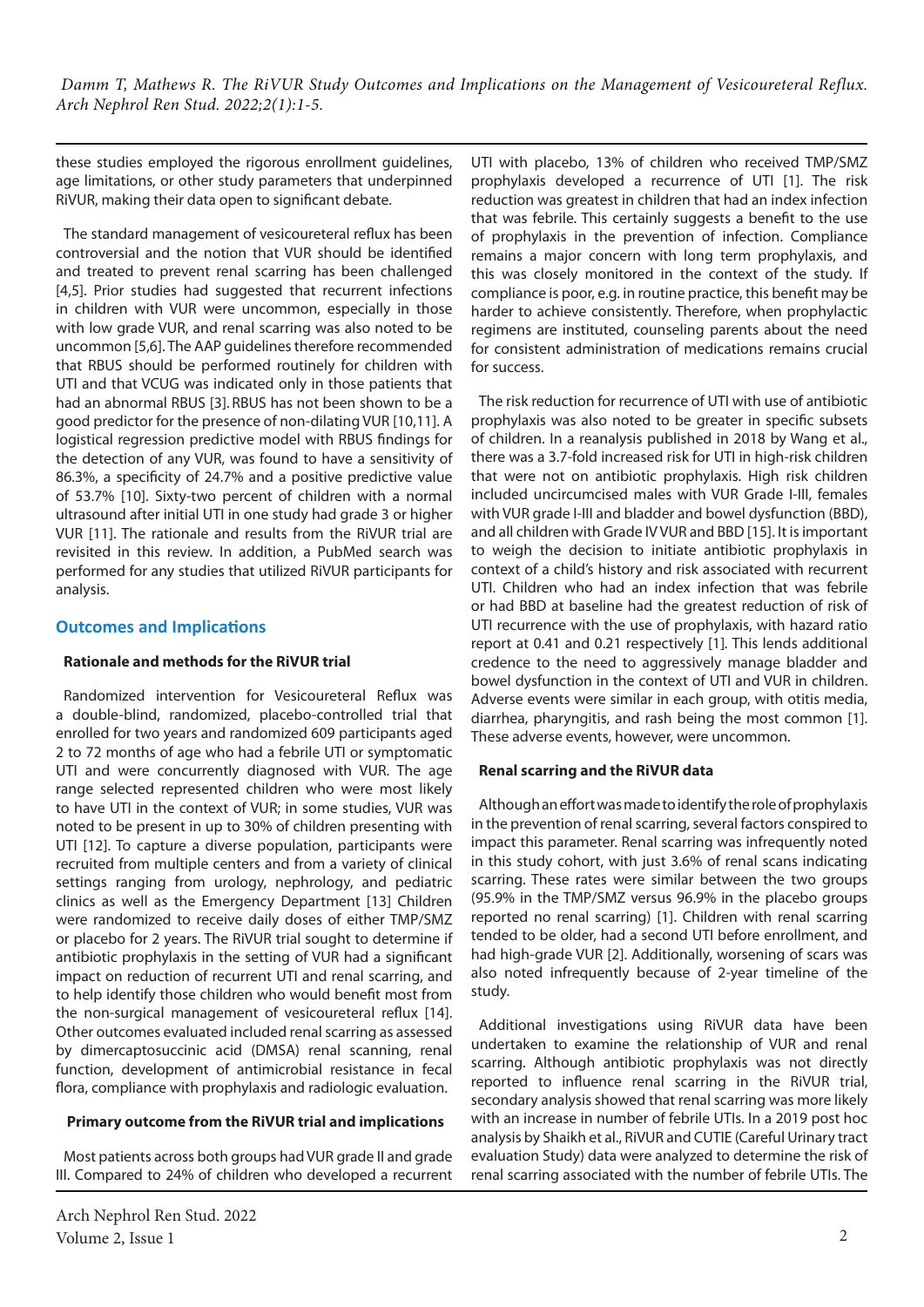CUTIE study was a sister study to RiVUR that enrolled patients that were not eligible for the RiVUR study. The incidence of renal scarring after 0, 1 or 2 febrile UTI was reported as 0%, 2.8% and 25.7%, respectively, and a second UTI conferred a 12-fold increase in risk for renal scarring [16].

In a secondary analysis of RiVUR participants who had follow up DMSA scans during and after the trial, recurrent UTI was found to be a risk factor for development of new renal scarring, and antibiotic prophylaxis decreased the rate of new renal scarring associated with recurrent UTI [17].

Delay in initiation of antimicrobial treatment for UTI lead to a higher rate of renal scarring; a delay of 48 hours increased odds of new renal scarring by approximately 48% [18]. Other predictors of renal scarring were interim UTIs (OR 6.44), Hispanic versus other (OR 5.24) and duration of fever prior to treatment (OR 1.008 for 1 hour increase) [19].

Although RiVUR data did not directly show a decrease in renal scarring with antibiotic prophylaxis in VUR, antibiotic prophylaxis should be considered to reduce the risk of renal scarring in children in higher risk cohorts. Parents of children at high-risk for renal scarring i.e. those with BBD, multiple UTIs, and vesicoureteral reflux should be counselled about the need to seek prompt evaluation and early treatment at the first sign of a febrile UTI.

# **Additional Analysis of RiVUR Data**

The large volume of data collected on this very well studied group of children has permitted additional variables and outcomes not part of the original intentions of the study to be reviewed.

### **Radiographic studies associated with the diagnosis of VUR**

In the RiVUR trial, VCUGs were read by a local clinical radiologist and two blinded reference radiologists. There was significant disagreement in grading even among trained local radiologists; only 59% of VUR grades were agreed upon by all three radiologists [20]. Grade of VUR is an important counseling parameter on the potential for spontaneous resolution, risk stratification and clinical decision-making in VUR treatment; this variability in grading therefore has a significant impact on clinical care and research trials. Besides presence and grade of VUR, other important information such as post void residual, shape of the bladder and delayed drainage could provide information about urinary retention, BBD, and Ureteropelvic junction obstruction that would be helpful in treating patients. Schaeffer et al. 2017 investigated VCUG reports performed in the RiVUR study and found that non-pediatric radiologists dictated a significantly less complete (6% fewer items) VCUG report; however, overall, reports omitted on average 50% of a checklist that was created to investigate completeness of reports [21]. A widely disseminated reporting template could help improve the completeness of VCUG reporting.

Radiographic studies used to diagnose VUR and identify renal scarring, VCUG and DMSA respectively, can be uncomfortable for children. VCUG requires that the child be catheterized, while a DMSA scan requires a child to remain immobile for 30- 60 minutes after IV injection of DMSA, which is one reason the AAP guidelines sought to reduce VUR workup as a sweeping recommendation for all children with UTI. Shaikh et al. (2017) investigated the use of sedation on the discomfort of children undergoing DMSA scan. DMSA causes less discomfort than VCUG, and sedation appears to relieve discomfort associated with DMSA scan. Selective sedation of younger children (12-36 months) may be beneficial in reducing discomfort associated with DMSA scans [22]. Although radiographic imaging associated with VUR can be distressing, sedation should be utilized to preclude avoidance of imaging.

## **BBD**

The relationship of VUR with BBD was evaluated to determine the benefits of treatment of BBD in children with VUR [23]. Children must be evaluated for signs of BBD such as dribbling, urgency, incontinence, constipation, or behaviors that suppress bladder contractions (curtsy in girls, penis squeezing in boys), since these children have a higher prevalence of UTI. Reportedly, 54% of patients with BBD have UTIs versus 20% in the general population. The incidence of recurrent UTIs is increased in children who have both BBD and VUR (51%), which is higher than either BBD (35%) or VUR (20%) alone. In addition to a higher risk for recurrent UTI, concomitant BBD decreases the likelihood of spontaneous resolution of VUR [24]. Aggressive management of BBD with institution of voiding regimens, hydration and constipation control should therefore be an integral part of the management of pottytrained children with VUR.

### **Antimicrobial resistance**

An ongoing concern with the use of long-term prophylactic regimens is the potential for development of resistance. Although recurrent infections were usually resistant to TMP/ SMZ, the overall incidence of resistant TMP/SMZ was only slightly higher in the antibiotic prophylaxis group as compared to placebo. TMP/SMZ resistance status of the index UTI was not associated with an increased risk of recurrent UTI in children treated with antibiotic prophylaxis [25]. Uncircumcised boys, children with BBD and Hispanic patients were more likely to experience antimicrobial resistance; these are also the same factors that account for increased risk of recurrence of UTI [23]. While concerning, in this randomized study the risk of resistant organisms remained insignificant.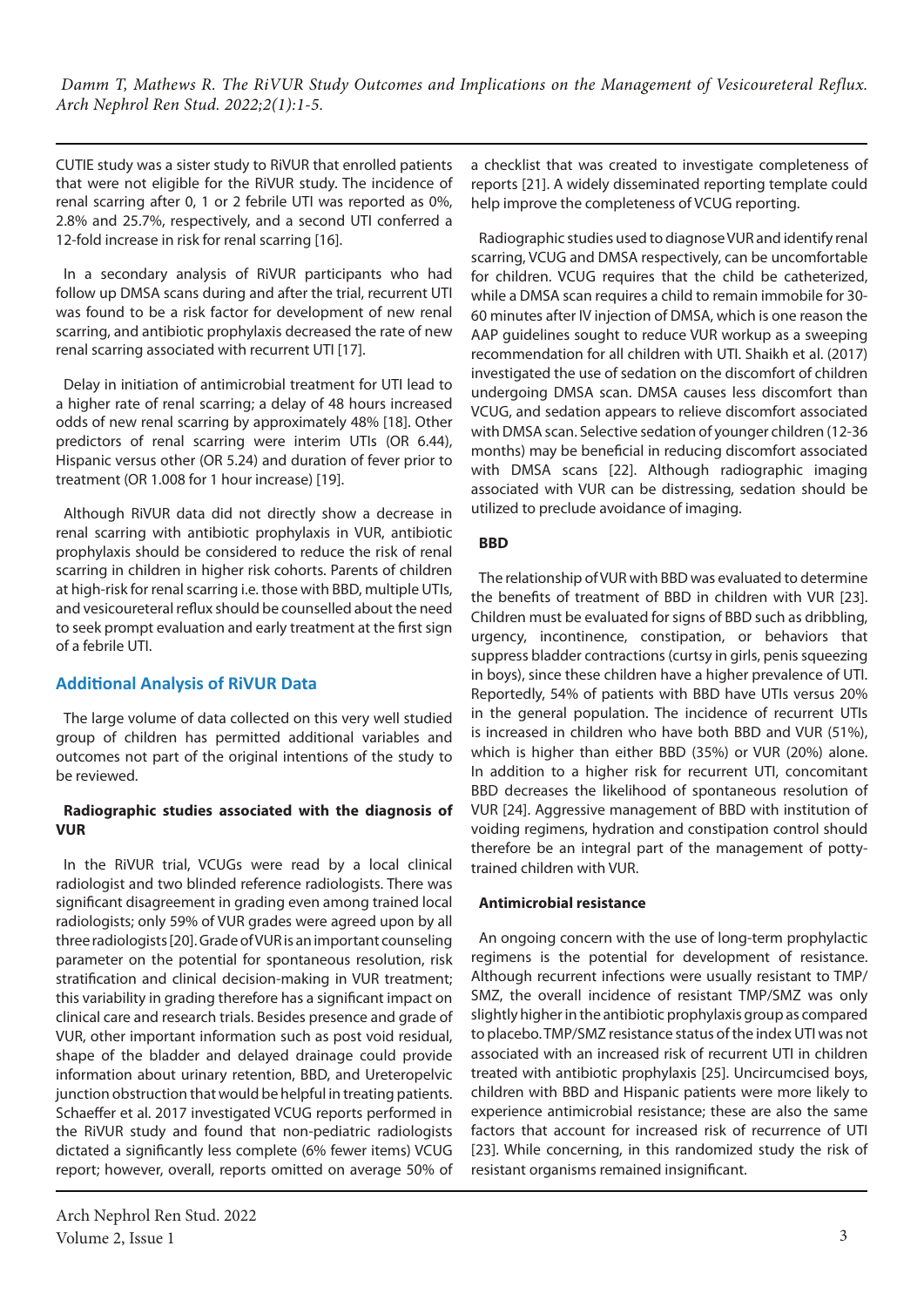#### **Cost-effectiveness**

Palmer et al. evaluated the cost efficacy of the utilization of prophylaxis in patients with VUR. They utilized the outcomes of the RiVUR study, but incorporated costs of medications, imaging and the treatment of complications, such as pyelonephritis, likelihood for surgery and loss of parental work, based on Medicare reimbursement and data from the literature. Prophylaxis in this study was noted to be marginally more costly but led to significantly fewer infections. Even a small reduction in the cost of the antibiotic, would have led to an even greater cost efficacy of prophylaxis [26].

### **Future Directions**

The ideal management of VUR continues to evade us, despite all the progress made over the years, from the initial identification of the benefit of prophylaxis by Smellie et al. and the evolution of minimally invasive surgical modalities [27]. In this evolving management paradigm, the RiVUR study has potentially reaffirmed the benefit of prophylaxis, but has also allowed further analysis of the accrued data to evaluate additional factors that may positively or negatively impact VUR management. Since randomized controlled studies are difficult to perform in children, and can be expensive, every effort should continue to extract all of the findings from the data that have been collected from these large cohorts of patients.

### **Conclusions**

The RiVUR study was a robust and meticulously recorded trial, and several re-analyses have been undertaken that have provided multiple lessons for the management of VUR. The 50% reduction in the recurrence of UTI, lends credence to the role for the use of prophylaxis in children identified with VUR. The risk of long-term prophylaxis appears small, from a perspective of adverse events or development of antimicrobial resistance. The risk of recurrent infection is greater in children with concomitant BBD, and boys that were uncircumcised.

The radiologic grading of VUR can be controversial, even among well trained pediatric radiologists, which may impact treatment decisions and research endeavors. Although renal scarring was rare in the RiVUR cohort, secondary evaluation seems to suggest that prevention of recurrent infection does have an impact on the reduction of renal scarring.

Finally, although antibiotic prophylaxis appears to be marginally more expensive in children with VUR, this could be made much more cost effective, if the medication selected for the prophylactic regimen is even slightly less costly.

# **Acknowledgements**

This work was partly supported by National Institute of

Health grant U01 DK074082 to Dr. Ranjiv Mathews.

#### **References**

1. RIVUR Trial Investigators, Hoberman A, Greenfield SP, Mattoo TK, Keren R, Mathews R, et al. Antimicrobial prophylaxis for children with vesicoureteral reflux. N Engl J Med. Jun 2014; (25):2367-76.

2. Mattoo TK, Chesney RW, Greenfield SP, Hoberman A, Keren R, Mathews R, et al. Renal Scarring in the Randomized Intervention for Children with Vesicoureteral Reflux (RIVUR) Trial. Clin J Am Soc Nephrol. Jan 07 2016;11(1):54-61.

3. Roberts KB. Urinary tract infection: clinical practice guideline for the diagnosis and management of the initial UTI in febrile infants and children 2 to 24 months. Pediatrics. 2011;128(3):595-610.

4. Pennesi M, Travan L, Peratoner L, Bordugo A, Cattaneo A, Ronfani L, et al. Is antibiotic prophylaxis in children with vesicoureteral reflux effective in preventing pyelonephritis and renal scars? A randomized, controlled trial. Pediatrics. Jun 2008;121(6):e1489-94.

5. Montini G, Rigon L, Zucchetta P, Fregonese F, Toffolo A, Gobber D,et al. Prophylaxis after first febrile urinary tract infection in children? A multicenter, randomized, controlled, noninferiority trial. Pediatrics. Nov 2008;122(5):1064-71.

6. Garin EH, Olavarria F, Garcia Nieto V, Valenciano B, Campos A, Young L. Clinical significance of primary vesicoureteral reflux and urinary antibiotic prophylaxis after acute pyelonephritis: a multicenter, randomized, controlled study. Pediatrics. Mar 2006;117(3):626-32.

7. Roussey-Kesler G, Gadjos V, Idres N, Horen B, Ichay L, Leclair MD, et al. Antibiotic prophylaxis for the prevention of recurrent urinary tract infection in children with low grade vesicoureteral reflux: results from a prospective randomized study. J Urol. Feb 2008;179(2):674-9; discussion 679.

8. Craig JC, Simpson JM, Williams GJ, Lowe A, Reynolds GJ, McTaggart SJ, et al. Prevention of Recurrent Urinary Tract Infection in Children with Vesicoureteric Reflux and Normal Renal Tracts (PRIVENT) Investigators. Antibiotic prophylaxis and recurrent urinary tract infection in children. N Engl J Med. 2009 Oct 29;361(18):1748-59.

9. Holmdahl G, Brandström P, Läckgren G, Sillén U, Stokland E, Jodal U, et al. The Swedish reflux trial in children: II. Vesicoureteral reflux outcome. J Urol. 2010 Jul;184(1):280-5.

10. Logvinenko T, Chow JS, Nelson CP. Predictive value of specific ultrasound findings when used as a screening test for abnormalities on VCUG. J Pediatr Urol. Aug 2015;11(4):176.e1-7.

11. Suson KD, Mathews R. Evaluation of children with urinary tract infection--impact of the 2011 AAP guidelines on the diagnosis of vesicoureteral reflux using a historical series. J Pediatr Urol. Feb 2014;10(1):182-5.

12. Sargent MA. What is the normal prevalence of vesicoureteral reflux? Pediatr Radiol. Sep 2000;30(9):587-93.

13. Keren R, Carpenter MA, Hoberman A, Shaikh N, Matoo TK, Chesney RW, et al. Rationale and design issues of the Randomized